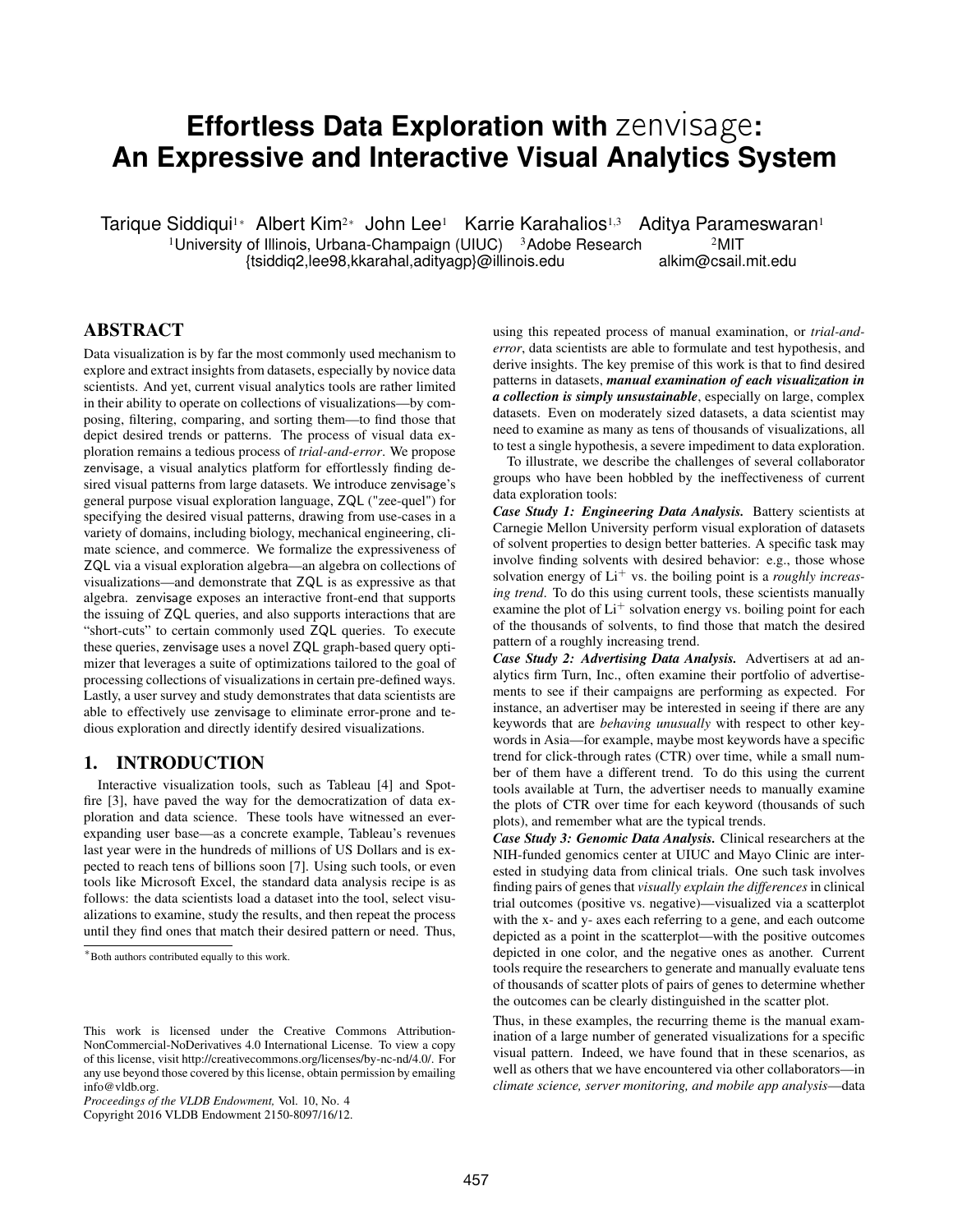exploration can be a tedious and time-consuming process with current visualization tools.

Key Insight. The goal of this paper is to develop zenvisage, a visual analytics system that can *automate the search for desired visual patterns*. Our key insight in developing zenvisage is that the data exploration needs in all of these scenarios can be captured within a common set of operations on collections of visualizations. These operations include: *composing* collections of visualizations, *filtering* visualizations based on some conditions, *comparing* visualizations, and *sorting* them based on some condition. The conditions include similarity or dissimilarity to a specific pattern, "typical" or anomalous behavior, or the ability to provide explanatory or discriminatory power. These operations and conditions form the kernel of a new data exploration language, ZQL ("zee-quel"), that forms the foundation upon which zenvisage is built.

Key Challenges. We encountered many challenges in building the zenvisage visual analytics platform, a substantial advancement over manually-intensive visualization tools like Tableau and Spotfire; these tools enable the examination of *one visualization at a time*, without the ability to automatically identify relevant visualizations from a collection of visualizations.

First, there were many challenges in developing ZQL, the underlying query language for zenvisage. Unlike relational query languages that operate directly on data, ZQL operates on collections of visualizations, which are themselves aggregate queries on data. This leads to a number of challenges that are not addressed in a relational query language context. For example, we had to develop a natural way to users to specify a collection of visualizations to operate on, without having to explicitly list them; even though the criteria on which the visualizations were compared varied widely, we had to develop a small number of general mechanisms that capture all of these criteria. Often, the visualizations that we operated on had to be modified in various ways—e.g., we might be interested in visualizing the sales of a product whose profits have been dropping—composing these visualizations from existing ones is not straightforward. Lastly, drilling down into specific visualizations from a collection also required special care. Our ZQL language is a synthesis of desiderata after discussions with data scientists from a variety of domains, and has been under development for the past two years. To further show that ZQL is *complete* under a new visual exploration algebra that we develop involved additional challenges.

Second, in terms of front-end development, zenvisage, as an interactive analytics tool, needs to support the ability for users to interactively specify ZQL queries—specifically, interactive shortcuts for commonly used ZQL queries, as well as the ability to pose extended ZQL queries for more complex needs. Identifying common interaction "idioms" for these needs took many months.

Third, an important challenge in building zenvisage is the backend that supports the execution of ZQL. A single ZQL query can lead to the generation of 10,000s of visualizations—executing each one independently as an aggregate query, would take several hours, rendering the tool somewhat useless. zenvisage's query optimizer operates as a wrapper over any traditional relational database system. This query optimizer compiles ZQL queries down to a directed acyclic graph of operations on collections of visualizations, followed with the optimizer using a combination of intelligent speculation and combination, to issue queries to the underlying database. We also demonstrate that the underlying problem is NP-HARD. Our query optimizer leads to substantial improvements over the naive schemes adopted within relational database systems for multiquery optimization.



2012 2013 2014 2015 2016 *Figure 1: Sales over year visualization for the product chair.*

Outline. We first describe our query language for zenvisage, ZQL (Section 2). We then describe the graph-based query translator and optimizer for ZQL (Section 3). Next, our initial prototype of zenvisage is presented (Section 4). We also describe our performance experiments (Section 5), and present a user survey and study focused on evaluating the effectiveness and usability of zenvisage (Section 6). Lastly, we describe how zenvisage differs from related work (Section 7).

In our extended technical report [2], we provide additional details that we weren't able to fit into the paper. In particular, we formalize the notion of a *visual exploration algebra*, an analog of relational algebra, describing a core set of capabilities for any language that supports visual data exploration, and demonstrate that ZQL is *complete* in that it subsumes these capabilities. We also provide additional details of our query language.

# 2. QUERY LANGUAGE

zenvisage's query language, ZQL, provides users with a powerful mechanism to operate on collections of visualizations. In fact, ZQL treats visualizations as a *first-class citizen*, enabling users to operate at a high level on collections of visualizations much like one would operate on relational data with SQL. For example, a user may want to filter out all visualizations where the visualization shows a roughly decreasing trend from a collection, or a user may want to create a collection of visualizations which are most similar to a visualization of interest. Regardless of the query, ZQL provides an intuitive, yet flexible specification mechanism for users to express the desired patterns of interest (in other words, their *exploration needs*) using a small number of ZQL lines. Overall, ZQL provides users the ability to compose collections of visualizations, filter them, and sort and compare them in various ways.

ZQL draws heavy inspiration from the Query by Example (QBE) language [33] and uses a similar table-based specification interface. Although ZQL components are not fundamentally tied to the tabular interface, we found that our end-users felt more at home with it; many of them are non-programmers who are used to spreadsheet tools like Microsoft Excel. Users may either directly write ZQL, or they may use the zenvisage front-end, which supports interactions that are transformed internally into ZQL.

We now provide a formal introduction to ZQL in the rest of this section. We introduce many sample queries to make it easy to follow along, and we use a relatable fictitious product sales-based dataset throughout this paper in our query examples—we will reveal attributes of this dataset as we go along.

## 2.1 Formalization

For describing ZQL, we assume that we are operating on a single relation or a star schema where the attributes are unique (barring key-foreign key joins), allowing ZQL to seamlessly support natural joins. In general, ZQL could be applied to arbitrary collections of relations by letting the user precede an attribute *A* with the relation name *R*, e.g., *R*.*A*. For ease of exposition, we focus on the single relation case.

## *2.1.1 Overview*

The concept of visualizations. We start by defining the notion of a visualization. We use a sample visualization in Figure 1 to guide our discussion. Of course, different visual analysis tasks may require different types of visualizations (instead of bar charts, we may want scatter plots or trend lines), but across all types, a visualization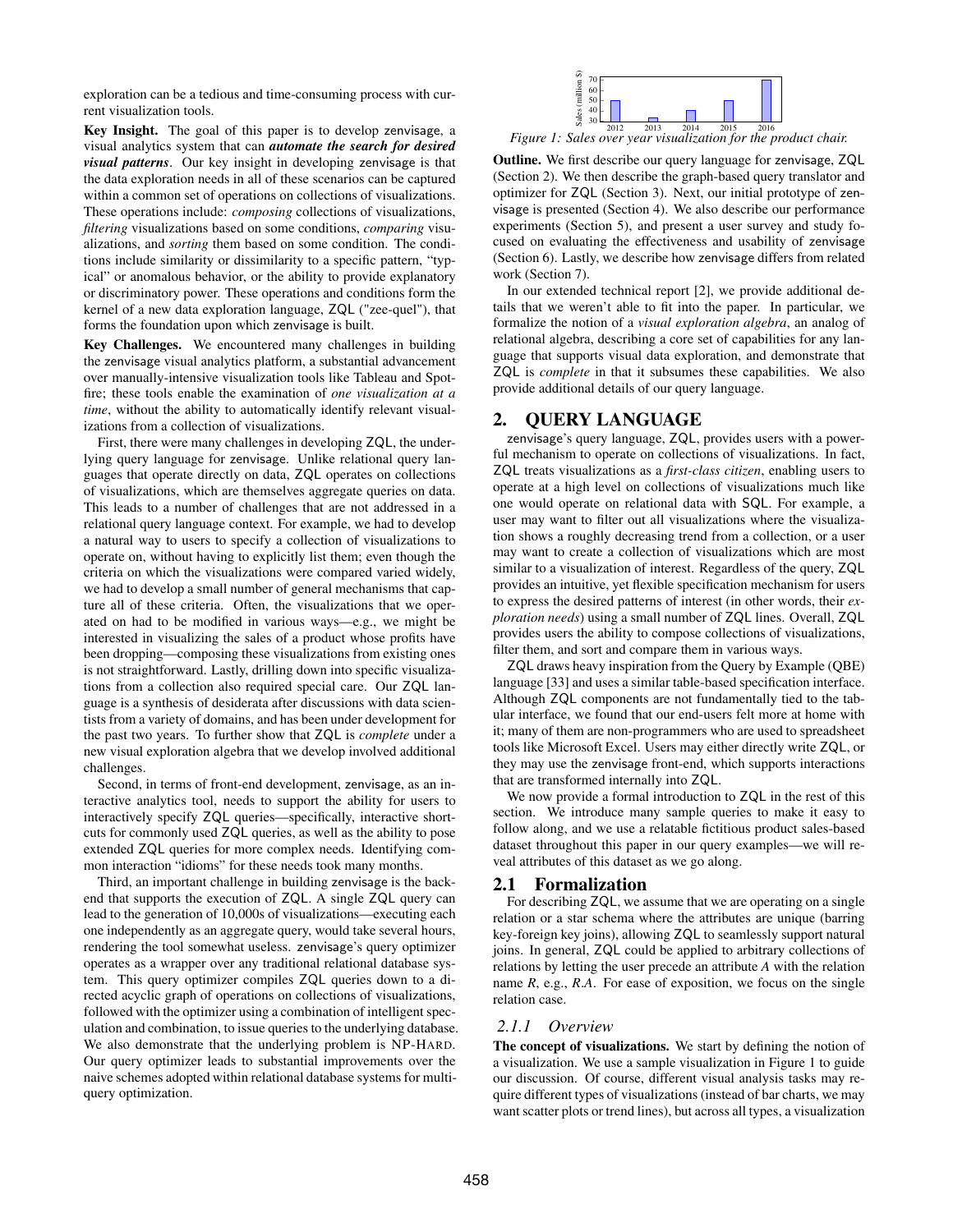*Table 1: Query for the bar chart of sales over year for the product chair.*

| х<br>Name<br>v                |                                                                       |   | Z                                                |    |                          |  | Viz                    |  |  |
|-------------------------------|-----------------------------------------------------------------------|---|--------------------------------------------------|----|--------------------------|--|------------------------|--|--|
| *f1<br>'sales'<br>'year'      |                                                                       |   | 'product'.'chair'                                |    |                          |  | $bar.(y = age('sum'))$ |  |  |
|                               |                                                                       |   |                                                  |    |                          |  |                        |  |  |
|                               | Table 2: Query for the bar chart of sales over year for each product. |   |                                                  |    |                          |  |                        |  |  |
| Name                          |                                                                       |   |                                                  | Z. |                          |  | Viz                    |  |  |
| $*f1$                         | 'year'                                                                |   | $bar.(y = age('sum'))$<br>'product'.*<br>'sales' |    |                          |  |                        |  |  |
| Table 3: ZQL query structure. |                                                                       |   |                                                  |    |                          |  |                        |  |  |
|                               | Name                                                                  | х | Viz<br>Z.                                        |    |                          |  | Process                |  |  |
|                               |                                                                       |   |                                                  |    |                          |  |                        |  |  |
|                               | Identifier                                                            |   |                                                  |    | Visualization Collection |  | Operation              |  |  |

is defined by the following five main components: (i) the x-axis attribute,  $(ii)$  the y-axis attribute,  $(iii)$  the subset of data used,  $(iv)$  the type of visualization (e.g., bar chart, scatter plot), and (v) the binning and aggregation functions for the x- and y- axes.

Visualization collections in ZQL: ZQL has four columns to support the specification of visualizations that the five aforementioned components map into: (i)  $X$ , (ii)  $Y$ , (iii)  $Z$ , and (iv)  $Viz$ .

Table 1 gives an example of a valid ZQL query that uses these columns to specify a bar chart visualization of overall sales over the years for the product chair (i.e., the visualization in Figure 1) ignore the Name column for now. The details for each of these columns are presented subsequently. In short, the x-axis (X) is the attribute year, the y-axis (Y) is the attribute sales, and the subset of data (Z) is the product chair, while the type of visualization is a bar chart (bar), and the binning and aggregation functions indicate that the y axis is an aggregate (agg) — the sum of sales.

In addition to specifying a single visualization, users may often want to retrieve multiple visualizations. ZQL supports this in two ways. Users may use multiple rows, and specify one visualization per row. The user may also specify a *collection* of visualizations in a single row by iterating over a collection of values for one of the X, Y, Z, and Viz columns. Table 2 gives an example of how one may iterate over all products (using the notation \* to indicate that the attribute product can take on all possible values), returning a separate sales bar chart for each product.

High-level structure of ZQL. Starting from these two examples, we can now move onto the general structure of ZQL queries. Overall, each ZQL query consists of multiple rows, where each row operates on collections of visualizations. Each row contains three sets of columns, as depicted in Table 3: (i) the first column corresponds to an identifier for the visualization collection, (ii) the second set of columns defines the visualization collection, while (iii) the last column corresponds to some operation on the visualization collection. All columns can be left empty if needed (in such cases, to save space, for convenience, we do not display these columns in our paper). For example, the last column may be empty if no operation is to be performed, like it was in Table 1 and 2. We have already discussed (ii); now we will briefly discuss (i) and (iii), corresponding to *Name* and *Process* respectively.

Identifiers and operations in ZQL. The *Process* column allows the user to operate on the defined collections of visualizations, applying high-level filtering, sorting, and comparison. The *Name* column provides a way to label and combine specified collections of visualizations, so users may refer to them in the Process column. Thus, by repeatedly using the X, Y, Z, and Viz columns to compose visualizations and the Process column to process those visualizations, the user is able derive the exact set of visualizations she is looking for. Note that the result of a ZQL query is the *data* used to generate visualizations. The zenvisage front-end then uses this data to render the visualizations for the user to peruse.

## *2.1.2 X, Y, and Z*

The X and Y columns specify the attributes used for the x- and

*Table 4: Query for the sales and profit bar charts for the product chair (missing values are the same as that in Table 1)*

| $\{ 'sales', 'profit' \}$<br>$\cdots$<br>$\cdots$<br>$\cdots$<br>$\cdots$ | <b>Jame</b> | $\ldots$ |  |
|---------------------------------------------------------------------------|-------------|----------|--|
|                                                                           |             |          |  |

*Table 5: Query for the sales and profit bar charts over years and months for chairs (missing values are the same as in Table 1).*

| $\cdots$ | ⊃nth'′<br>ъ.<br>∙ea. | t'sale | $\cdots$ | $\cdots$ |
|----------|----------------------|--------|----------|----------|

*Table 6: Query which returns the overall sales bar chart for the chairs in US (all missing values are the same as that in Table 1).*

|          | v        |          |          |      |          |  |
|----------|----------|----------|----------|------|----------|--|
| $\cdots$ | $\cdots$ | $\cdots$ | $\cdots$ | T(T) | $\cdots$ |  |
|          |          |          |          |      |          |  |

y- axes. For example, Table 1 dictates that the returned visualization should have 'year' for its x-axis and 'sales' for its y-axis. As mentioned, the user may also specify a collection of values for the X and Y columns if they wish to refer to a collection of visualizations in one ZQL row. Table 4 refers the collection of both sales-over-years and profit-over-years bar charts for the chair—the missing values in this query ("...") are the same as Table 1. As we can see, a collection is constructed using {}. If the user wishes to denote all possible values, the shorthand \* symbol may be used, as is shown by Table 2. In the case that multiple columns contain collections, a Cartesian product is performed, and visualizations for every combination of values is returned. For example, Table 5 would return the collection of visualizations with specifications: {(X: 'year', Y: 'sales'), (X: 'year', Y: 'profit'), (X: 'month', Y: 'sales'), (X: 'month', Y: 'profit')}.

With the Z column, the user can select which subset of the data they wish to construct their visualizations from. ZQL uses the  $\langle$ *attribute* $\rangle$ *.*  $\langle$ *attribute-value* $\rangle$  notation to denote the selection of data. Consequently, the query in Table 1 declares that the user wishes to retrieve the sales bar chart only for the chair product. Collections are allowed for both the attribute and the attribute value in the Z column. Table 2 shows an example of using the \* shorthand to specify a collection of bar charts, one for each product. A Z column which has a collection over attributes might look like: {'location', 'product'}.\* (i.e., a visualization for every product and a visualization for every location). In addition, the Z column allows users to specify predicate constraints using syntax like 'weight'.[? < 10]; this specifies all items whose weight is less than 10 lbs. To evaluate, the ? is replaced with the attribute and the resulting expression is passed to SQL's WHERE clause.

ZQL supports multiple constraints on different attributes through the use of multiple Z columns. In addition to the basic Z column, the user may choose to add Z2, Z3, ... columns depending on how many constraints she requires. Table 6 gives an example of a query which looks at sales plots for chairs only in the US. Note that Z columns are combined using conjunctive semantics.

#### *2.1.3 Viz*

The Viz column decides the visualization type, binning, and aggregation functions for the row. Elements in this column have the format:  $\langle type \rangle$ *.*  $\langle bin+aggr \rangle$ . All examples so far have been bar charts with no binning and SUM aggregation for the y-axis, but other variants are supported. The visualization types are derived from the Grammar of Graphics [32] specification language, so all plots from the geometric transformation layer of ggplot [31] (the tool that implements Grammar of Graphics) are supported. For instance, scatter plots are requested with point and heat maps with bin2d. As for binning, binning based on bin width (bin) and number of bins (nbin) are supported for numerical attributes—we may want to use binning, for example, when we are plotting the total number of products whose prices lie within 0-10, 10-20, and so on.

Finally, ZQL supports all the basic SQL aggregation functions such as AVG, COUNT, and MAX. Table 7 is an example of a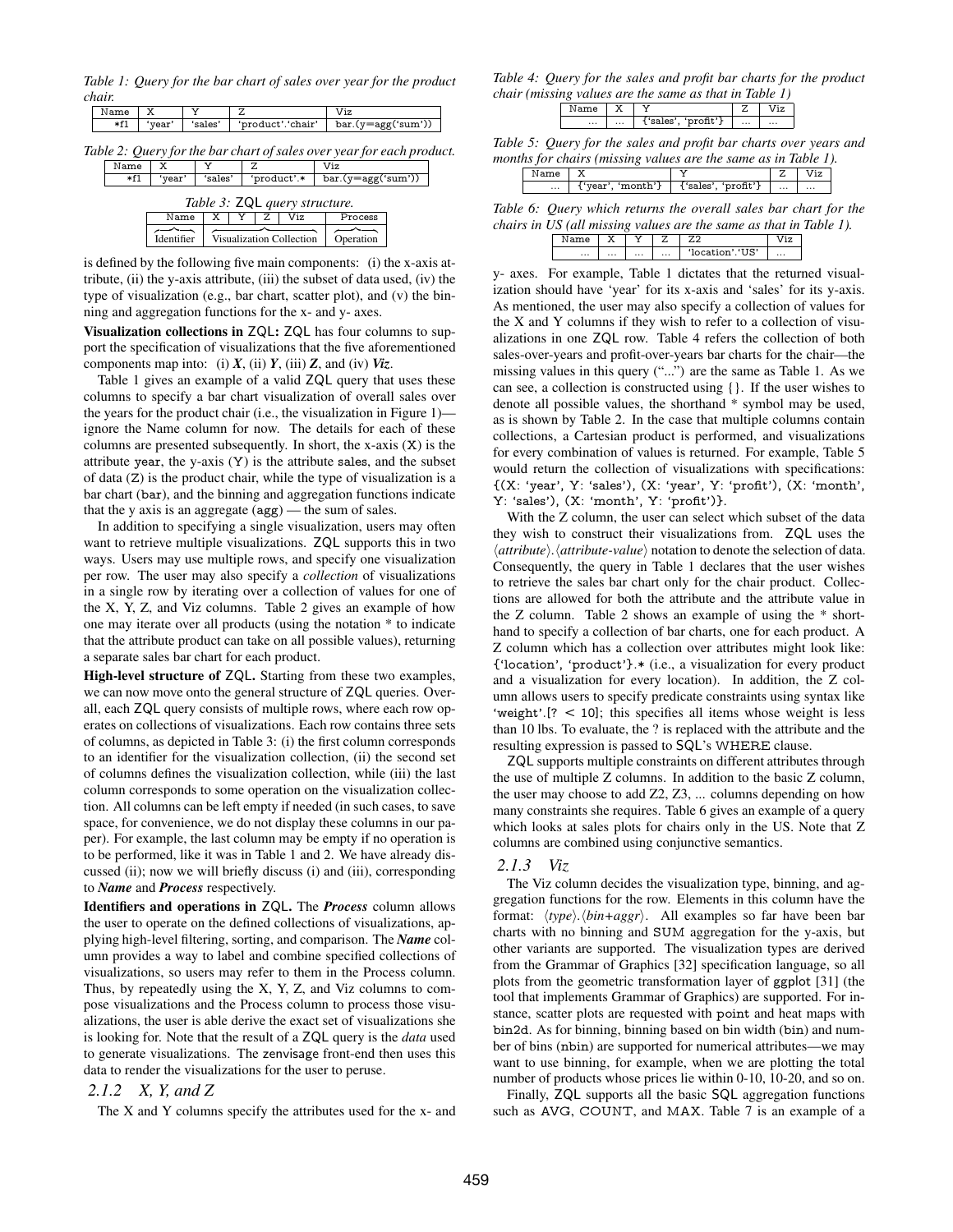*Table 7: Query which returns the heat map of sales vs. weights across all transactions.*

| 'weight' | 'sales'   bin2d. $(x=nbin(20), y=nbin(20))$ |
|----------|---------------------------------------------|

*Table 8: Query which returns the heat map of sales vs. weights across all transactions.*

| Name                |        |          |                     |
|---------------------|--------|----------|---------------------|
|                     | 'vear' | 'sales'  | 'product'.'chair'   |
|                     | 'vear' | 'profit' | 'location'.'US'     |
| $*f3 \leq -f1 + f2$ |        |          | 'weight'.[? $<$ 10] |

query which uses a different visualization type, heat map, and creates 20 bins for both x- and y- axes.

The Viz column allows users powerful control over the structure of the rendered visualization. However, there has been work from the visualization community which automatically tries to determine the most appropriate visualization type, binning, and aggregation for a dataset based on the x- and y- axis attributes [17, 21]. Thus, we can frequently leave the Viz column blank and zenvisage will use these rules of thumb to automatically decide the appropriate setting for us. With this in mind, we omit the Viz column from the remaining examples with the assumption that zenvisage will determine the "best" visualization structure for us.

#### *2.1.4 Name*

Together, the values in the X, Y, Z, and Viz columns of each row specify a collection of visualizations. The Name column allows us to label these collections so that they can be referred to be in the Process column. For example, f1 is the label or identifier given to the collection of sales bar charts in Table 2. The \* in front of f1 signifies that the collection is an output collection; that is, ZQL should return this collection of visualizations to the user.

However, not all rows need to have a \* associated with their Name identifier. A user may define intermediate collections of visualizations if she wishes to further process them in the Process column before returning the final results. In the case of Table 8, f1 and f2 are examples of intermediate collections.

Also in Table 8, we have an example of how the Name column allows us to perform high-level set-like operations to combine visualization collections directly. For example,  $f3 \leq -f1 + f2$  assigns f3 to the collection which includes all visualizations in f1 and f2 (similar to set union). This can be useful if the user wishes to combine variations of values without considering the full Cartesian product. In our example in Table 8, the user is able to combine the sales for chairs plots with the profits for the US plots without also having to consider the sales for the US plots or the profits for chairs plots; she would have to do so if she had used the specification: (Y: {'sales', 'profit'}, Z: {'product'.'chair', 'location'.'US'}).

An interesting aspect of Table 8 is that the X and Y columns of the third row are devoid of values, and the Z column refer to the seemingly unrelated weight attribute. The values in the X, Y, Z, and Viz columns all help to specify a particular collection of visualizations from a larger collection. When this collection is defined via the Name column, we no longer need to fill in the values for X, Y, Z, or Viz, except to select from the collection—here, ZQL only selects the items which satisfy the constraint, weight < 10.

## *2.1.5 Process*

The real power of ZQL as a query language comes not from its ability to effortlessly specify collections of visualizations, but rather from its ability to operate on these collections somewhat declaratively. With ZQL's processing capabilities, users can filter visualizations based on trend, search for similar-looking visualizations, identify representative visualizations, and determine outlier visualizations. Naturally, to operate on collections, ZQL must have

a way to iterate over them; however, since different visual analysis tasks might require different forms of traversals over the collections, we expose the iteration interface to the user.

Iterations over collections. Since collections may be composed of varying values from multiple columns, iterating over the collections is not straight-forward. Consider Table 9—the goal is to return profit by year visualizations for the top-10 products whose profit by year visualizations look the most different from the sales by year visualizations. While we will describe this query in detail below, at a high level the first row assembles the visualizations for profit over year for all products (f1), the second row assembles the visualizations for sales over year for all products (f2), followed by operating (via the Process column) on these two collections by finding the top-10 products who sales over year is most different from profit over year, while the third row displays the profit over year for those top-10 products. A array-based representation of the visualization collections f1 and f2, would look like the following:

$$
f1=\left\{\begin{array}{l} \frac{X\colon `year', Y\colon `profit'}{Z\colon `product.chair'}\\ 2\colon `product.chair'\\ 2\colon `product.table'\\ 3\colon `product.stapler'\\ \vdots \end{array}\right\}f2=\left\{\begin{array}{l} \frac{X\colon `year', Y\colon `sales'}{Z\colon `product.chair'}\\ 2\colon `product.table'\\ 2\colon `product.stapler'\\ \vdots \end{array}\right\}
$$

We would like to iterate over the products, the Z dimension values, of both f1 and f2 to make our comparisons. Furthermore, we must iterate over the products in the *same order* for both f1 and f2 to ensure that a product's profit visualization correctly matches with its sales visualization. Using a single index for this would be complicated and need to take into account the sizes of each of the columns. Instead, ZQL opts for a more powerful *dimension-based* iteration, which assigns each column (or dimension) a separate iterator called an *axis variable*. This dimension-based iteration is a powerful idea that extends to any number of dimensions. As shown in Table 9, axis variables are defined and assigned using the syntax:  $\langle variable \rangle \langle - \langle collection \rangle$ ; axis variable v1 is assigned to the Z dimension of f1 and iterates over all product values. For cases in which multiple collections must traverse over a dimension in the same order, an axis variable must be shared across those collections for that dimension; in Table 9, f1 and f2 share v1 for their Z dimension, since we want to iterate over the products in lockstep.

Operations on collections. With the axis variables defined, the user can then formulate the high-level operations on collections of visualizations as an optimization function which maximizes/minimizes for their desired pattern. Given that  $\argmax_{x}$ [ $k = 10$ ]  $g(x)$ returns the top-10 x values which maximizes the function  $g(x)$ , and  $D(x, y)$  returns the "distance" between x and y, now consider the expression in the Process column for Table 9. Colloquially, the expression says to find the top-10 v1 values whose  $D(f1, f2)$  values are the largest. The  $f_1$  and  $f_2$  in  $D(f_1, f_2)$  refer to the collections of visualizations in the first and second row and are bound to the current value of the iteration for v1. In other words, for each product  $v1'$  in  $v1$ , retrieve the visualizations  $f1[z: v1']$  from collection f1 and f2[z: v1'] from collection f2 and calculate the "distance" between these visualizations; then, retrieve the 10 v1' values for which this distance is the largest—these are the products, and assign v2 to this collection. Subsequently, we can access this set of products, as we do in the Z column of the third line of Table 9. Formal structure. More generally, the basic structure of the Pro-

cess column is:

 $\langle \text{arg} \text{opt} \rangle_{\langle \text{a x var} \rangle} [\langle \text{limit} \text{er} \rangle] \langle \text{expr} \rangle$  where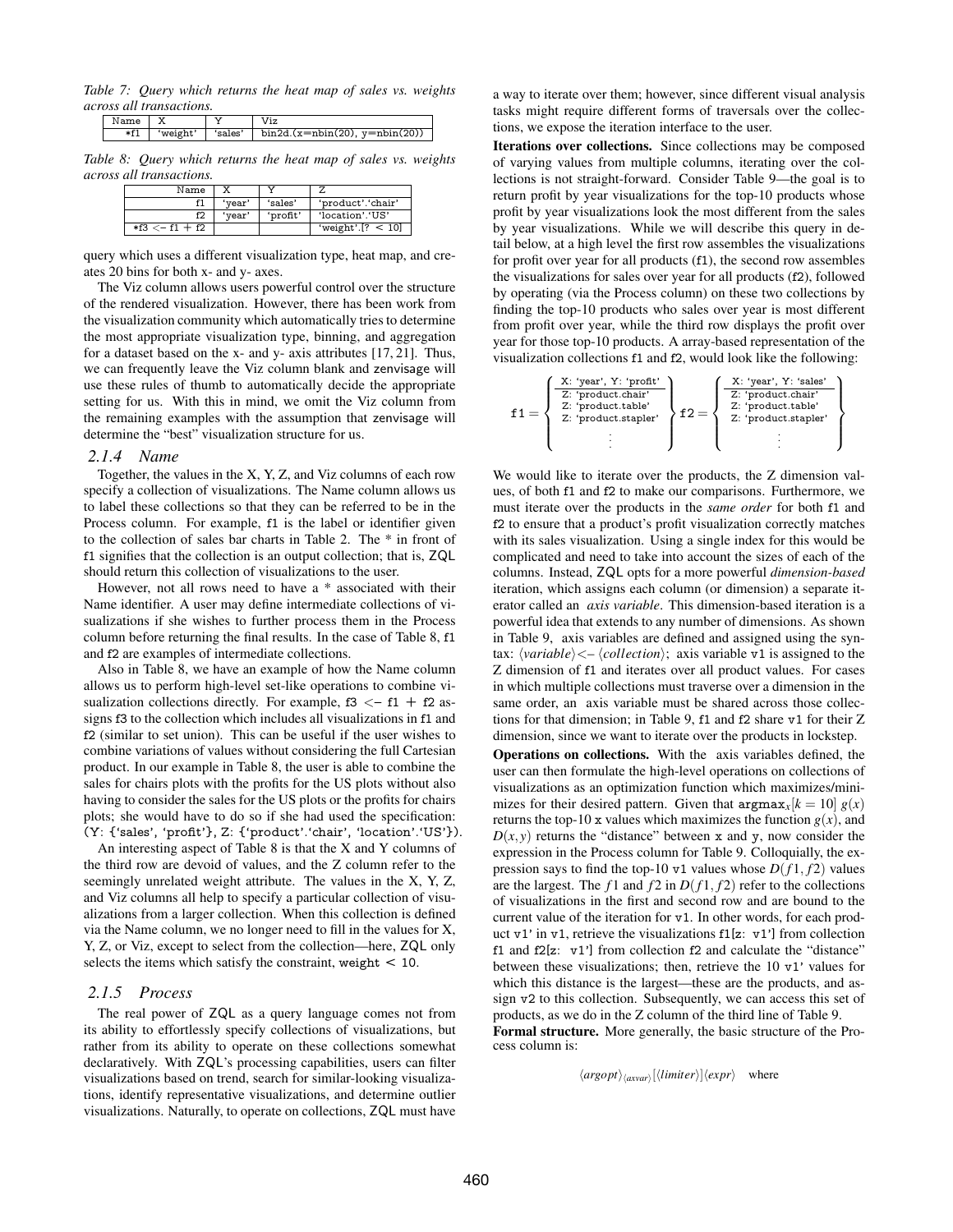*Table 9: Query which returns the top 10 profit visualizations for products which are most different from their sales visualizations.*

| Name   |        |          |                      | Process                                                                  |
|--------|--------|----------|----------------------|--------------------------------------------------------------------------|
| f1     | 'vear' | 'profit' | $v1 < -$ 'product'.* |                                                                          |
| f2     | 'vear' | 'sales'  | 17 T                 | $\texttt{v2} <$ - argmax <sub>v1</sub> [ $k = 10$ ] $\overline{D(f1)}$ , |
| $*$ f3 | 'vear' | 'profit' | v2                   |                                                                          |

*Table 10: Query which returns the sales visualizations for all products which have a negative trend.*

| Name       | <br>▵  |         |                 | 'rocess           |
|------------|--------|---------|-----------------|-------------------|
| <b>. .</b> | 'vear' | 'sales' | product'.*<br>T | v2<br>argmax<br>- |
| $*f2$      | ™d⊥    | 'sales' | vż              |                   |

$$
\langle expr \rangle \rightarrow (max | min | \sum | \prod_{\langle axvar \rangle} \langle expr \rangle
$$
  
\n
$$
\rightarrow \langle expr \rangle (+ | - | \times | \div ) \langle expr \rangle
$$
  
\n
$$
\rightarrow T(\langle mwar \rangle)
$$
  
\n
$$
\rightarrow D(\langle mwar \rangle, \langle mwar \rangle)
$$
  
\n
$$
\langle argopt \rangle \rightarrow (argmax |argmin |argany)
$$
  
\n
$$
\langle limir \rangle \rightarrow (k = \mathbb{N} | t \rangle \mathbb{R} | p = \mathbb{R})
$$

where  $\langle$ *axvar* $\rangle$  refers to the axis variables, and  $\langle$ *nmvar* $\rangle$  refers to collections of visualizations.  $\langle argopt \rangle$  may be one of argmax, argmin, or argany, which returns the values which have the largest, smallest, and any expressions respectively. The  $\langle$ *limiter* $\rangle$  limits the number of results:  $k = N$  returns only the top-*k* values;  $t > R$ returns only values who are larger than a threshold value *t* (may also be smaller, greater than equal, etc.);  $p = \mathbb{R}$  returns the top *p*percentile values. *T* and *D* are two simple *functional primitives* supported by ZQL that can be applied to visualizations to find desired patterns:

- $[T(f) \to \mathbb{R}]$ : *T* is a function which takes a visualization *f* and returns a real number measuring some visual property of the trend of *f*. One such property is "growth", which returns a positive number if the overall trend is "upwards" and a negative number otherwise; an example implementation might be to measure the slope of a linear fit to the given input visualization *f* . Other properties may measure the skewness, or the number of peaks, or noisiness of a visualization.
- $[D(f, f')] \to \mathbb{R}$ : *D* is a function which takes two visualizations  $f$  and  $f'$  and measures the distance (or dissimilarity) between these visualizations. Examples of distance functions may include a pointwise distance function like Euclidean distance, Earth Mover's Distance, or the Kullback-Leibler Divergence. The distance *D* could also be measured using the difference in the number of peaks, or slopes, or some other property.

ZQL supports many different implementations for these two functional primitives, and the user is free to choose any one. If the user does not select one, zenvisage will automatically detect the "best" primitive based on the data characteristics. Furthermore, if ZQL does not have an implementation of the *T* or *D* function that the user is looking for, the user may write and use their own function. Concrete examples. With just dimension-based iteration, the optimization structure of the Process column, and the functional primitives *T* and *D*, we found that we were able to support the majority of the visual analysis tasks required by our users. Common patterns include filtering based on overall trend (Table 10), searching for the most similar visualization (Table 11), and determining outlier visualizations (Table 12). Table 13 features a realistic query inspired by one of our case studies. The overall goal of the query is to find the products which have positive sales and profits trends in locations and categories which have overall negative trends; the user may want to look at this set of products to see what makes them so special. Rows 1 and 2 specify the sales and profit visualizations for all locations and categories respectively, and the processes for these rows filter down to the locations and categories which have negative trends. Then rows 3 and 4 specify the sales and profit visualizations for products in these locations and categories, and the

processes filter the visualizations down to the ones that have positive trends. Finally, row 5 takes the list of output products from the processes in rows 3 and 4 and takes the intersection of the two returning the sales and profits visualizations for these products.

Pluggable functions. While the general structure of the Process column does cover the majority of the use cases requested by our users, users may want to write their own functions to run in a ZQL query. To support this, ZQL exposes a Java-based API for users to write their own functions. In fact, we use this interface to implement the *k*-means algorithm for ZQL. While the pluggable functions do allow virtually any capabilities to be implemented, it is preferred that users write their queries using the syntax of the Process column; pluggable functions are considered black-boxes and cannot be automatically optimized by the ZQL compiler.

# 2.2 Discussion of Capabilities and Limitations

Although ZQL can capture a wide range of visual exploration queries, it is not limitless. Here, we give a brief description of what ZQL can do. A more formal quantification can be found in [2].

ZQL's primary goal is to support queries over visualizations which are themselves aggregate group-by queries on data. Using these queries, ZQL can compose a collection of visualizations, filter them in various ways, compare them against benchmarks or against each other, and sort the results. The functions *T* and *D*, while intuitive, support the ability to perform a range of computations on visualization collections—for example, any filter predicate on a single visualization, checking for a specific visual property, can be captured under *T*. Then, via the dimension-based iterators, ZQL supports the ability to chain these queries with each other and compose new visualization collections. These simple set of operations offer unprecedented power in being able to sift through visualizations to identify desired trends.

Since ZQL already operates one layer above the data—on the visualizations—it does not support the *creation of new derived data*: that is, ZQL does not support the generation of derived attributes or values not already present in the data. The new data that is generated via ZQL is limited to those from binning and aggregating via the Viz column. This limits ZQL's ability to perform prediction since feature engineering is an essential part of prediction; it also limits ZQL's ability to compose visualizations on combinations of attributes at a time, e.g.,  $\frac{A1}{A2}$  on the X axis. Among other drawbacks of ZQL: ZQL does not support (i) recursion; (ii) any data modification; (iii) non-foreign-key joins nor arbitrary nesting; (iv) dimensionality reduction or other changes to the attributes; (v) other forms of processing visualization collections not expressible via *T*, *D* or the black box; (vi) merging of visualizations (e.g., by aggregating two visualizations); and (vii) statistical tests.

# 3. QUERY EXECUTION

In zenvisage, ZQL queries are automatically parsed and executed by the back-end. The ZQL compiler translates ZQL queries into a combination of SQL queries to fetch the visualization collections and processing tasks to operate on them. We present a basic graph-based translation for ZQL and then provide several optimizations to the graph which reduce the overall runtime considerably.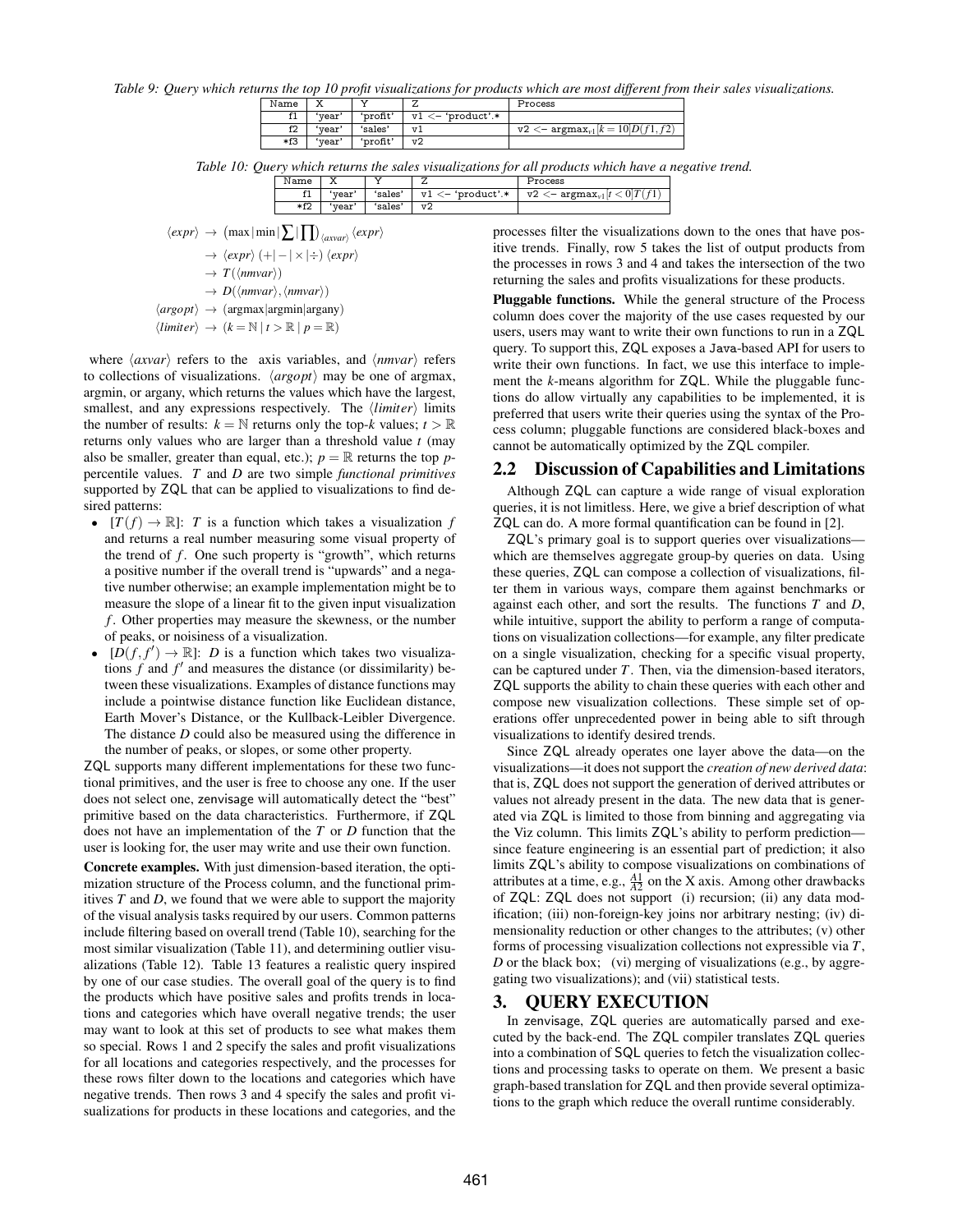*Table 11: Query which returns the sales visualizations for the 10 products whose sales visualizations are the most similar to the sales visualization for the chair.*

| Name       |        |         |                                         | Process                                                |
|------------|--------|---------|-----------------------------------------|--------------------------------------------------------|
| $^{\circ}$ | 'vear' | 'sales' | 'product'.'chair'                       |                                                        |
| f2         | 'vear' | 'sales' | $v1 \leftarrow 'product'.(* - 'chair')$ | $\texttt{v2} <$ - $\text{argmin}_{v1} [k=10] D(f1,f2)$ |
| *f3        | 'vear' | 'sales' | v2                                      |                                                        |

*Table 12: Query which returns the sales visualizations for the 10 products whose sales visualizations are the most different from the others.*

| Name | ◠     |         |                      | Process                                                                            |
|------|-------|---------|----------------------|------------------------------------------------------------------------------------|
| 11   | vear' | 'sales' | $v1 <$ - 'product'.* |                                                                                    |
| f2   | vear  | 'sales' | $v2 < -$ 'product'.* | $\sqrt{v^3}$ < $\frac{1}{2}$ argmax <sub>v1</sub> [ $k = 10$ ] $\sum_{v^2} D(f^2)$ |
| *f3  | vear  | 'sales' | v3                   |                                                                                    |



*Figure 2: The query plan for the query presented in Table 13.*

## 3.1 Basic Translation

Every valid ZQL query can be transformed into a query plan in the form of a directed acyclic graph (DAG). The DAG contains *c*nodes (or *collection nodes*) to represent the collections of visualizations in the ZQL query and *p*-nodes (or *process nodes*) to represent the optimizations (or *processes*) in the Process column. Directed edges are drawn between nodes that have a dependency relationship. Using this query plan, the ZQL engine can determine at each step which visualization collection to fetch from the database or which process to execute. The full steps to build a query plan for any ZQL query is as follows: (i) Create a *c*-node or *collection node* for every collection of visualizations (including singleton collections). (ii) Create a *p*-node or *processor node* for every optimization (or *process*) in the Process column. (iii) For each *c*-node, if any of its axis variables are derived as a result of a process, connect a directed edge from the corresponding *p*-node. (iv) For each *p*-node, connect a directed edge from the *c*-node of each collection which appears in the process. Following these steps, we can translate our realistic query example in Table 13 to its query plan presented in Figure 2. The *c*-nodes are annotated with  $f#$ , and the *p*-nodes are annotated with  $p#$  (the *i*th *p*-node refers to the process in the *i*th row of the table). Here, f1 is a root node with no dependencies since it does not depend on any process, whereas f5 depends on the results of both p3 and p4 and have edges coming from both of them. Once the query plan has been constructed, the ZQL engine can execute it using the simple algorithm presented in in Algorithm 1.

- ALGORITHM 1. *Algorithm to execute* ZQL *query plan: 1. Search for a node with either no parents or one whose parents*
- *have all been marked as done. 2. Run the corresponding task for that node and mark the node as done.*
- *3. Repeat steps 1 and 2 until all nodes have been marked as done.*

For *c*-nodes, the corresponding task is to retrieve the data for visualization collection, while for *p*-nodes, the corresponding task is to execute the process.

*c*-node translation: At a high level, for *c*-nodes, the appropriate SQL group-by queries are issued to the database to compose the data for multiple visualizations at once. Specifically, for the simplest setting where there are no collections specified for X or Y, a SQL query in the form of:

> SELECT X, A(Y), Z, Z2, ... WHERE C(X, Y, Z, Z2, ...) GROUP BY X, Z, Z2, ... ORDER BY X, Z, Z2, ...

is issued to the database, where X is the X column attribute, Y is the Y column attribute, A(Y) is the aggregation function on Y (specified in the Viz column), Z, Z2, ... are the attributes/dimensions we are iterating over in the Z columns, while  $C(X, Y, Z, Z2, ...)$ 

refers to any additional constraints specified in the Z columns. The ORDER BY is inserted to ensure that all rows corresponding to a visualization are grouped together, in order. As an example, the SQL query for the *c*-node for f1 in Table 12 would have the form:

SELECT year, SUM(sales), product

GROUP BY year, product ORDER BY year, product

If a collection is specified for the y-axis, each attribute in the collection is appended to the SELECT clause. If a collection is specified for the x-axis, a separate query must be issued for every X attribute in the collection. The results of the SQL query are then packed into a *m*-dimensional array (each dimension in the array corresponding to a dimension in the collection) and labeled with its  $f#$  tag.

*p*-node translation: At a high level, for *p*-nodes, depending on the structure of the expression within the process, the appropriate pseudocode is generated to operate on the visualizations. To illustrate, say our process is trying to find the top-10 values for which a trend is maximized/minimized with respect to various dimensions (using *T*), and the process has the form:

$$
\langle argopt \rangle_{v0}[k=k'] \left[ \langle op_1 \rangle_{v1} \left[ \langle op_2 \rangle_{v2} \cdots \left[ \langle op_m \rangle_{vm} T(f1) \right] \right] \right] (1)
$$

where  $\langle argopt \rangle$  is one of argmax or argmin, and  $\langle op \rangle$  refers to one of  $(\max|\min|\sum|p|)$ . Given this, the pseudocode which optimizes this process can automatically be generated based on the actual values of  $\langle \text{arg} \rho \text{p} \rangle$ ,  $\langle \text{op} \rangle$ , and the number of operations. In short, for each  $\langle op \rangle$  or dimension traversed over, the ZQL engine generates a new nested for loop. Within each for loop, we iterate over all values of that dimension, evaluate the inner expression, and then eventually apply the overall operation (e.g., max,  $\Sigma$ ).

# 3.2 Optimizations

We now present several optimizations to the previously introduced basic translator. In preliminary experiments, we found that the SQL queries for the *c*-nodes took the majority of the runtime for ZQL queries, so we concentrate our efforts on reducing the cost of computing *c*-nodes. However, we do present one *p*-node-based optimization for process-intensive ZQL queries. We start with the simplest optimization schemes, and add more sophisticated variations later.

#### *3.2.1 Parallelization*

One natural way to optimize the graph-based query plan is to take advantage of the multi-query optimization (MQO) [27] present in databases and issue in parallel the SQL queries for independent *c*-nodes—the *c*-nodes for which there is no dependency between them. With MQO, the database can receive multiple SQL queries at the same time and share the scans for those queries, thereby reducing the number of times the data needs to be read from disk.

To integrate this optimization, we make two simple modifications to Algorithm 1. In the first step, instead of searching for a single node whose parents have all been marked done, search for *all* nodes whose parents have been marked as done. Then in step 2, issue the SQL queries for all *c*-nodes which were found in step 1 in parallel at the same time. For example, the SQL queries for f1 and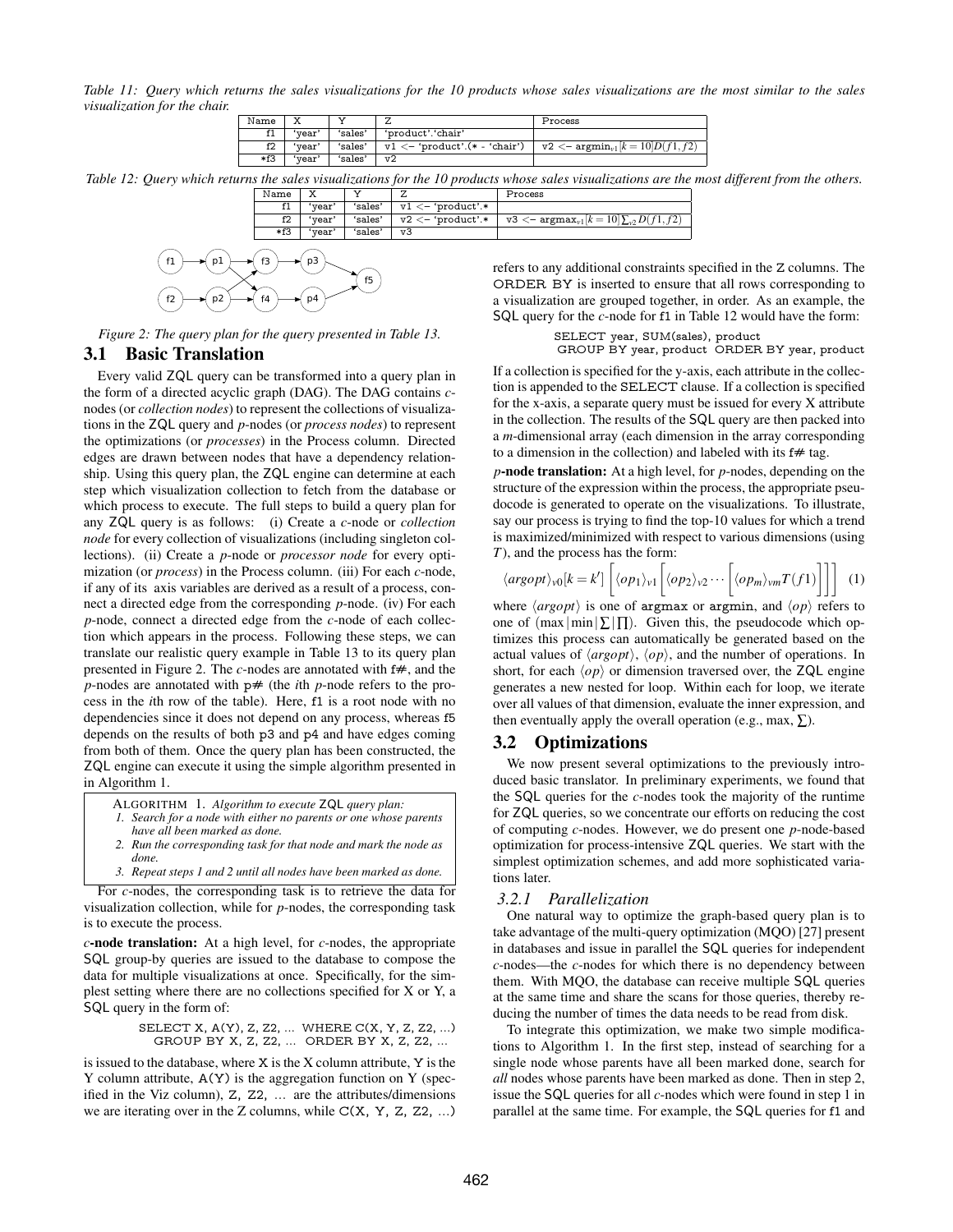*Table 13: Query which returns the profit and sales visualizations for products which have positive trends in profit and sales in locations and categories which have overall negative trends.*

| Name |        |                     |                                        | Z <sub>2</sub>          | Z <sub>3</sub>       | Process                                                           |
|------|--------|---------------------|----------------------------------------|-------------------------|----------------------|-------------------------------------------------------------------|
| f1   | 'vear  | 'sales'             | $v1 <$ - 'location'.*                  |                         |                      | $\text{v2} <$ - argany <sub>v1</sub> $[t < 0]$ $T(f1)$            |
| f2   | 'vear' | 'profit'            | $\texttt{v3} \texttt{<-}$ 'category'.* |                         |                      | $\text{v4} <$ - argany <sub>v3</sub> $[t < 0]$ $T(f2)$            |
| f3   | 'vear' | 'profit'            | $v5 <$ - 'product'.*                   | 'location'.[? $IN_{V}V$ | 'category'.[? IN v4] | $  \nabla 6 \nightharpoonup \text{argany}_{v5}   t > 0   T(f3)  $ |
| f4   | 'vear' | 'sales'             | v5                                     | 'location'.[? IN v2]    | 'category'.[? IN v4] | $  \nabla 7  <$ argany <sub>v5</sub> $ t > 0 T(f4) $              |
| *f5  | 'vear' | {'profit', 'sales'} | v6 ^ v7                                |                         |                      |                                                                   |

f2 could be issued at the same time in Figure 2, and once p1 and p2 are executed, SQL queries for f3 and f4 can be issued in parallel.

#### *3.2.2 Speculation*

While parallelization gives the ZQL engine a substantial increase in performance, we found that many realistic ZQL queries intrinsically have a high level of interdependence between the nodes in their query plans. To further optimize the performance, we use *speculation*: the ZQL engine pre-emptively issues SQL queries to retrieve the superset of visualizations for each *c*-node, considering all possible outcomes for the axis variables. Specifically, by tracing the provenance of each axis variable back to the root, we can determine the superset of all values for each axis variable; then, by considering the Cartesian products of these sets, we can determine a superset of the relevant visualization collection for a *c*-node. After the SQL queries have returned, the ZQL engine proceeds through the graph as before, and once all parent *p*-nodes for a *c*-node have been evaluated, the ZQL engine isolates the correct subset of data for that *c*-node from the pre-fetched data.

For example, in the query in Table 13, f3 depends on the results of p1 and p2 since it has constraints based on v2 and v4; specifically v2 and v4 should be locations and categories for which f1 and f2 have a negative trend. However, we note that v2 and v4 are derived as a result of v1 and v3, specified to take on all locations and categories in rows 1 and 2. So, a superset of f3, the set of profit over year visualizations for various products for all locations and categories (as opposed to just those that satisfy p1 and p2), could be retrieved pre-emptively. Later, when the ZQL engine executes p1 and p2, this superset can be filtered down correctly.

One downside of speculation is that a lot more data must be retrieved from the database, but we found that blocking on the retrieval of data was more expensive in runtime than retrieving extra data. Thus, speculation ends up being a powerful optimization which compounds the positive effects of parallelization.

## *3.2.3 Query Combination*

From extensive modeling of relational databases, we found that the overall runtime of concurrently running issuing SQL queries is heavily dependent on the number of queries being run in parallel. Each additional query constituted a  $T_q$  increase in the overall runtime (e.g., for our settings of PostgreSQL, we found  $T_q = \sim 900$ ms). To reduce the total number of running queries, we use *query combination*; that is, given two SQL queries  $Q_1$  and  $Q_2$ , we combine these two queries into a new *Q*<sup>3</sup> which returns the data for both *Q*<sup>1</sup> and  $Q_2$ . In general, if we have  $Q_1$  (and  $Q_2$ ) in the form of:

SELECT X1, A(Y1), Z1 WHERE C1(X1, Y1, Z1) GROUP BY X, Z1 ORDER BY X, Z1

we can produce a combined  $Q_3$  which has the form:

SELECT X1, A(Y1), Z1, C1, X2, A(Y2), Z2, C2 WHERE C1 or C2 GROUP BY X1, Z1, C1, X2, Z2, C2 ORDER BY X1, Z1, C1, X2, Z2, C2

where  $C1 = C1(X1, Y1, Z1)$  and  $C2$  is defined similarly. From the combined query  $Q_3$ , it is possible to regenerate the data which would have been retrieved using queries  $Q_1$  and  $Q_2$  by aggregating over the non-related groups for each query. For *Q*1, we would select the data for which C1 holds, and for each (X1, Z1) pair, we would aggregate over the X2, Z2, and C2 groups.

While query combining is an effective optimization, there are limitations. We found that the overall runtime also depends on the number of unique group-by values per query, and the number of unique group-by values for a combined query is the product of the number of unique group-by values of the constituent queries. Thus, the number of average group-by values per query grows superlinearly with respect to the number of combinations. However, we found that as long as the combined query had less than  $M_G$  unique group-by values, it was more advantageous to combine than not (e.g., for our settings of PostgreSQL, we found  $M_G = 100k$ ).

Formulation. Given the above findings, we can now formulate the problem of deciding which queries to combine as an optimization problem: *Find the best combination of* SQL *queries that minimizes:* α×*(total number of combined queries) +* ∑*<sup>i</sup> (number of unique group-by values in combined query i), such that no single combination has more than M<sup>G</sup> unique group-by values.*

As we show in the technical report [2], this optimization problem is NP-HARD via a reduction from the PARTITION PROBLEM.

Wrinkle and Solution. However, a wrinkle to the above formulation is that it assumes no two SQL queries share a group-by attribute. If two queries have a shared group-by attribute, it may be more beneficial to combine those two, since the number of groupby values does not increase upon combining them. Overall, we developed the metric *EFGV* or the effective increase in the number of group-by values to determine the utility of combining query  $Q'$  to query *Q*:  $EFGV_Q(Q') = \prod_{g \in G(Q')} \#(g)^{[[g \notin G(Q)]]}$  where  $G(Q)$  is the set of group-by values in  $Q$ ,  $\#(g)$  calculates the number of unique group-by values in *g*, and  $[[g \notin G(Q)]]$  returns 1 if  $g \notin G(Q)$  and 0 otherwise. In other words, this calculates the product of groupby values of the attributes which are in  $Q'$  but not in  $Q$ . Using the *EFGV* metric, we then apply a variant of agglomerative clustering [10] to decide the best choice of queries to combine. As we show in the experiments section, this technique leads to very good performance.

#### *3.2.4 Cache-Aware Execution*

Although the previous optimizations were all I/O-based optimizations for ZQL, there are cases in which optimizing the execution of *p*-nodes is important as well. In particular, when a process has multiple nested for loops, the cost of the *p*-node may start to dominate the overall runtime. To address this problem, we adapt techniques developed in high-performance computing specifically, cache-based optimizations similar to those used in matrix multiplication [13]. With cache-aware execution, the ZQL engine partitions the iterated values in the for loops into blocks of data which fit into the L3 cache. Then, the ZQL engine reorders the order of iteration in the for loops to maximize the time that each block of data remains in the L3 cache. This allows the system to reduce the amount of data transfer between the cache and main memory, minimizing the time taken by the *p*-nodes.

# 4. zenvisage SYSTEM DESCRIPTION

We now give a brief description of the zenvisage system.

Front-end. The zenvisage front-end is designed as a lightweight web-based client application. It provides a GUI to compose ZQL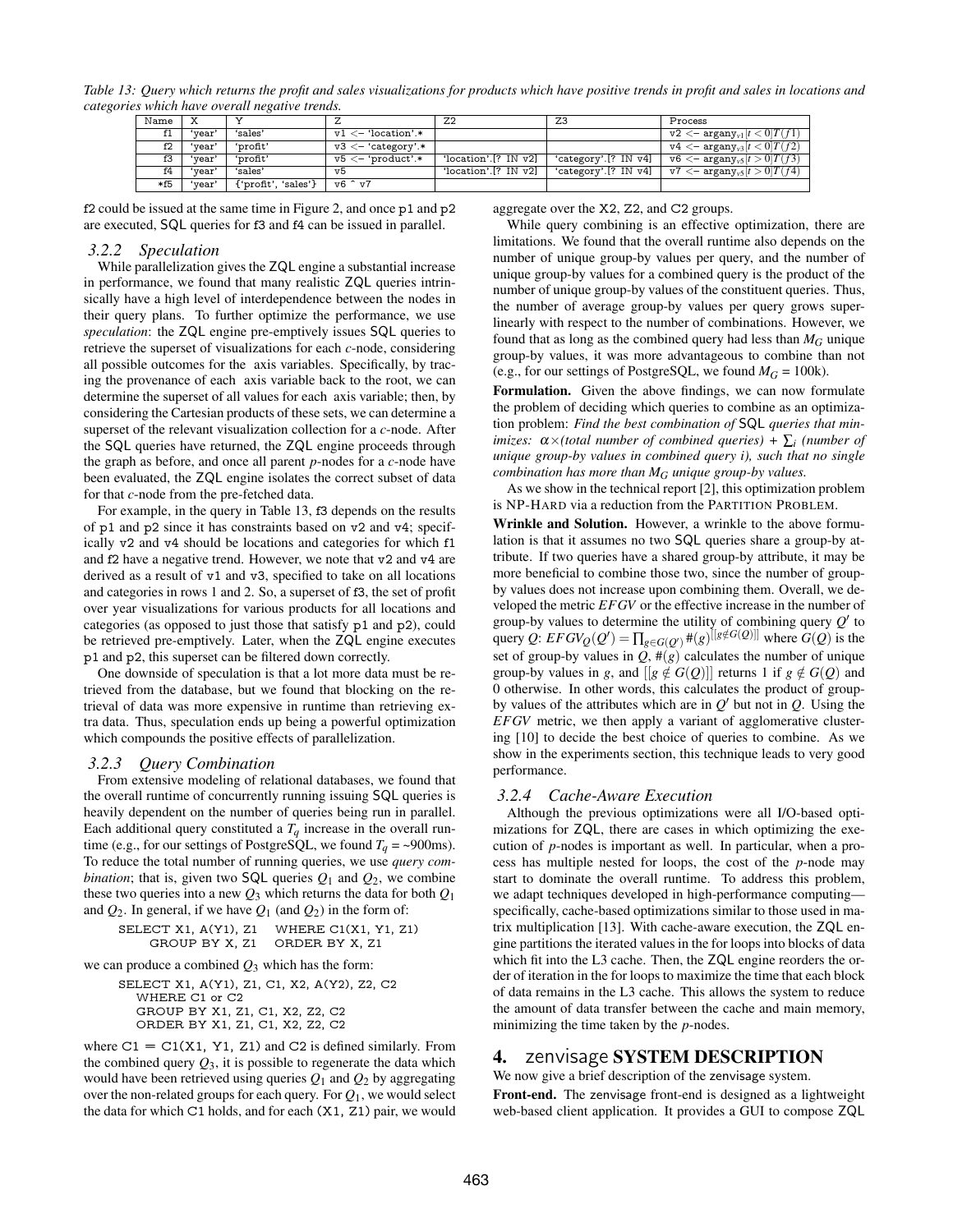

*Figure 3:* zenvisage *basic functionalities*

queries, and displays the resulting visualizations using Vega-lite [17]. A screenshot of zenvisage in action is shown in Figure 3. A list of attributes, divided into qualitative and quantitative, is provided on the left; a table to enter ZQL queries, with auto-completion, is on top, and the resulting visualizations are rendered at the bottom. Users also have the option of hiding the ZQL specification table and instead using a simpler drop-down menu-based interface complemented by a sketching canvas. The sketching canvas allows users to draw their desired trend that can then be used to search for similar trends. The menu-based interface makes it easy for users to perform some of the more common visual exploration queries, such as searching for representative or outlier visualizations. Furthermore, the user may drag-and-drop visualizations from the results onto the sketching canvas, enabling further interaction with the results.

Back-end. The zenvisage front-end issues ZQL queries to the back-end over a REST protocol. The back-end (written in node.js) receives the queries and forwards them to the ZQL engine (written in Java), which is responsible for parsing, compiling, and optimizing the queries as in Section 3. SQL queries issued by the ZQL engine are submitted to one of our back-end databases (which currently include PostgreSQL and Vertica), and the resultant visualization data is returned back to the front-end encoded in JSON.

## 5. EXPERIMENTAL STUDY

In this section, we evaluate the runtime performance of the ZQL engine. We present the runtimes for executing both synthetic and realistic ZQL queries and show that we gain speedups of up to  $3\times$ with the optimizations from Section 3. We also varied the characteristics of a synthetic ZQL query to observe their impact on our optimizations. Finally, we show that disk I/O was a major bottleneck for the ZQL engine, and if we switched our back-end database to a column-oriented database and cache the dataset in memory, we can achieve interactive run times for datasets as large as 1.5GB.

Setup. All experiments were conducted on a 64-bit Linux server with 8 3.40GHz Intel Xeon E3-1240 4-core processors and 8GB of 1600 MHz DDR3 main memory. We used PostgreSQL with working memory size set to 512 MB and shared buffer size set to 256MB for the majority of the experiments; the last set of experiments demonstrating interactive run times additionally used Vertica Community Edition with a working memory size of 7.5GB.

Optimizations. The four versions of the ZQL engine we use are: (i) NO-OPT: The basic translation from Section 3. (ii) PARAL-LEL: Concurrent SQL queries for independent nodes from Section 3.2.1. (iii) SPECULATE: Speculating and pre-emptively issuing SQL queries from Section 3.2.2. (iv) SMARTFUSE: Query combination with speculation from Section 3.2.3. In our experiments, we consider NO-OPT and the MQO-dependent PARALLEL to be our baselines, while SPECULATE and SMARTFUSE were considered to be completely novel optimizations. For certain experiments later on, we also evaluate the performance of the caching optimizations from Section 3.2.4 on SMARTFUSE.



*Figure 4: Runtimes for queries on real dataset (left) and single chain synthetic query (right)*



*Figure 5: Effect of number of visualizations (left) and length of the chain (right) on the overall runtimes.*

## 5.1 Realistic Queries

For our realistic queries, we used 20M rows of a real 1.5GB airline dataset [1] which contained the details of flights within the USA from 1987-2008, with 11 attributes. On this dataset, we performed 3 realistic ZQL queries inspired by the case studies in our introduction. Descriptions of the queries can be found in Table 14.

Figure 4 (left) depicts the runtime performance of the three realistic ZQL queries, for each of the optimizations. For all queries, each level of optimization provided a substantial speedup in execution time compared to the previous level. *Simply by going from* NO-OPT *to* PARALLEL*, we saw a 45% reduction in runtime. From* PARALLEL *to* SPECULATE *and* SPECULATE *to* SMARTFUSE*, we saw 15-20% reductions in runtime*. A large reason for why the optimizations were so effective was because ZQL runtimes are heavily dominated by the execution time of the issued SQL queries. In fact, we found that for these three queries, 94-98% of the overall runtime could be contributed to the SQL execution time. We can see from Table 14, SMARTFUSE always managed to lower the number of SQL queries to 1 or 2 after our optimizations, thereby heavily impacting the overall runtime performance of these queries.

# 5.2 Varying Characteristics of ZQL Queries

We were interested in evaluating the efficacy of our optimizations with respect to four different characteristics of a ZQL query: (i) the number of visualizations to explore, (ii) the complexity of the ZQL query, (iii) the level of interconnectivity within the ZQL query, and (iv) the complexity of the processes. To control for all variables except these characteristics, we used a synthetic chainbased ZQL query to conduct these experiments. Every row of the chain-based ZQL query specified a collection of visualizations based on the results of the process from the previous row, and every process was applied on the collection of visualizations from the same row. Therefore, when we created the query plan for this ZQL query, it had the chain-like structure depicted by Figure 4 (right). Using the chain-based ZQL query, we could then (i) vary the number of visualizations explored, (ii) use the length of the chain as a measure of complexity, (iii) introduce additional independent chains to decrease interconnectivity, and (iv) increase the number of loops in a *p*-node to control the complexity of processes.

To study these characteristics, we used a synthetic dataset with 10M rows and 15 attributes (10 dimensional and 5 measure) with cardinalities of dimensional attributes varying from 10 to 10,000. By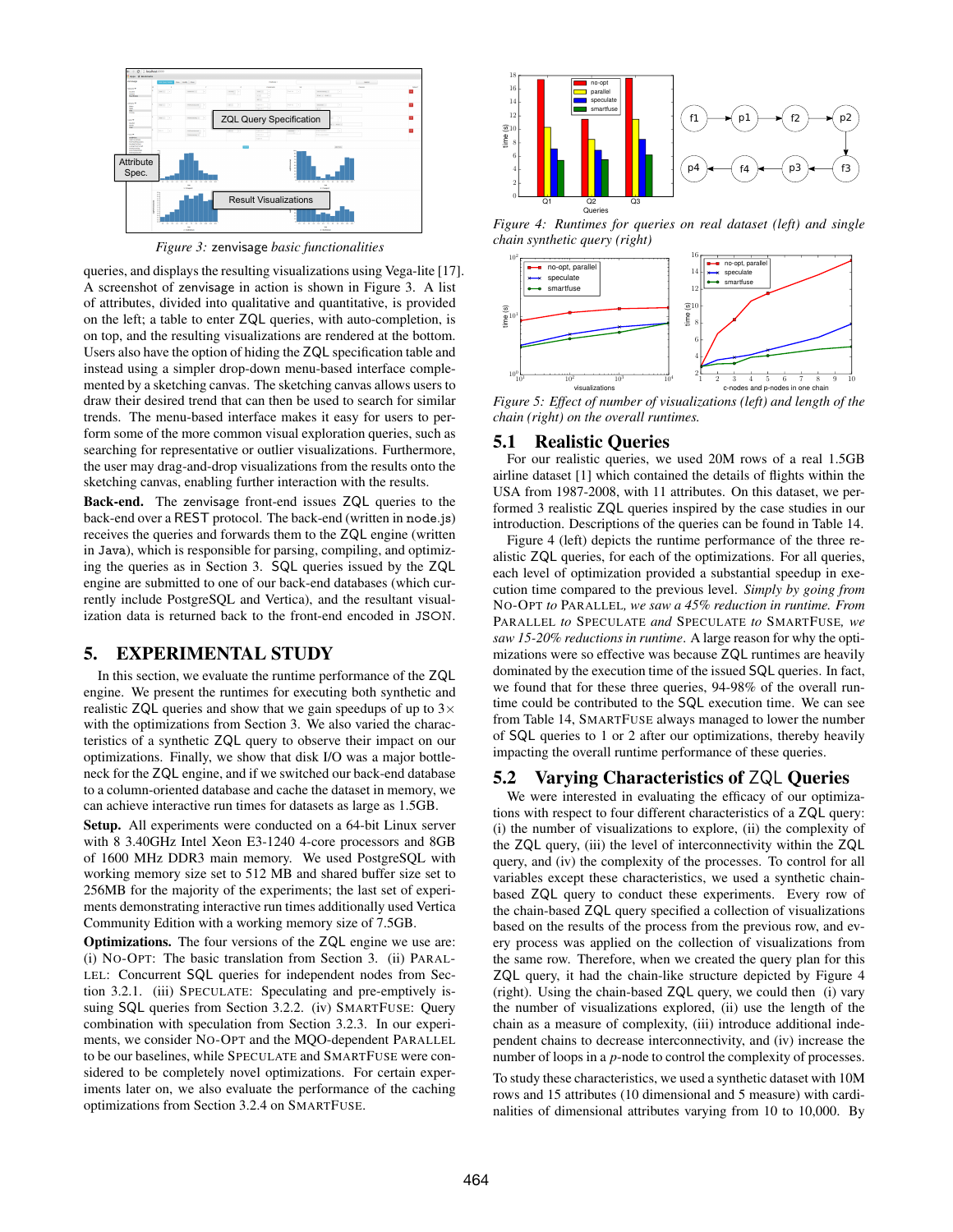*Table 14: Realistic queries for the airline dataset with the # of c-nodes, # of p-nodes, # of T functions calculated, # of D functions calculated, # of visualizations explored, # of* SQL *queries issued with* NO-OPT*, and # of* SQL *queries issued with* SMARTFUSE *per query.*

| <b>Ouery Description</b>                                                                                                                          | $\#c$ -nodes | $# p$ -nodes | #T   | # D    | # Visual-<br>izations | # SQL<br>Queries:<br>$No-OPT$ | # SQL<br><b>Oueries:</b><br><b>SMARTFUSE</b> |
|---------------------------------------------------------------------------------------------------------------------------------------------------|--------------|--------------|------|--------|-----------------------|-------------------------------|----------------------------------------------|
| Plot the related visualizations for airports which have a correlation<br>between arrival delay and traveled distances for flights arriving there. |              |              | 670  | 93,000 | 18.642                |                               |                                              |
| Plot the delays for carriers whose delays have gone up at airports<br>whose average delays have gone down over the years.                         |              |              | .000 |        | 11.608                |                               |                                              |
| Plot the delays for the outlier years, outlier airports, and outlier<br>carriers with respect to delays.                                          |              |              |      | 94,025 | 4.358                 |                               |                                              |

default, we set the input number of visualizations per chain to be 100, with 10 values for the X attribute, number of *c*-nodes per chain as 5, the process as *T* (with a single for loop) with a selectivity of .50, and number of chains as 1.

Impact of number of visualizations. Figure 5 (left) shows the performance of NO-OPT, SPECULATE, and SMARTFUSE on our chain-based ZQL query as we increased the number of visualizations that the query operated on. The number of visualizations was increased by specifying larger collections of Z column values in the first *c*-node. We chose to omit PARALLEL here since it performs identically to NO-OPT. With the increase in visualizations, the overall response time increased for all versions because the amount of processing per SQL query increased. SMARTFUSE showed better performance than SPECULATE up to 10k visualizations due to reduction in the total number of SQL queries issued. However, at 10k visualization, we reached the threshold of the number of unique group-by values per combined query (100k for PostgreSQL), so it was less optimal to merge queries. At that point, SMARTFUSE behaved similarly to SPECULATE.



*Figure 6: Effect of number of independent chains (left) and the number of loops in a p-node (right) on the overall runtimes.*

Impact of the length of the chain. We varied the length of the chain in the query plan (or the number of rows in the ZQL query) to simulate a change in the complexity of the ZQL query and plotted the results in Figure 5 (right). As the number of nodes in the query plan grew, the overall runtimes for the different optimizations also grew. However, while the runtimes for both NO-OPT and SPEC-ULATE grew at least linearly, the runtime for SMARTFUSE grew sublinearly due to its query combining optimization. While the runtime for NO-OPT was much greater than for SPECULATE, since the overall runtime is linearly dependent on the number of SQL queries run in parallel, we see a linear growth for SPECULATE.

Impact of the number of chains. We increased the number of independent chains from 1 to 5 to observe the effect on runtimes of our optimizations; the results are presented in Figure 6 (left). While NO-OPT grew linearly as expected, all PARALLEL, SPEC-ULATE, and SMARTFUSE were close to constant with respect to the number of independent chains. We found that while the overall runtime for concurrent SQL queries did grow linearly with the number of SQL queries issued, they grew much slower compared to issuing those queries sequentially, thus leading to an almost flat line in comparison to NO-OPT.

Impact of process complexity. We increased the complexity of processes by increasing the number of loops in the first *p*-node from 1 to 2. For the single loop, the *p*-node filtered based on a positive trend via *T*, while for the double loop, the *p*-node found the outlier visualizations. Then, we varied the number of visualizations to see how that affected the overall runtimes. Figure 6 (right) shows the results. For this experiment, we compared regular SMARTFUSE with cache-aware SMARTFUSE to see how much of a cache-aware execution made. We observed that there was not much difference between cache-aware SMARTFUSE and regular SMARTFUSE below 5k visualizations when all data could fit in cache. After 5k visualizations, not all the visualizations could be fit into the cache the same time, and thus the cache-aware execution of the *p*-node had an improvement of 30-50% as the number of visualizations increased from 5k to 25k. However, this improvement, while substantial, is only a minor change in the overall runtime.

# 5.3 Interactivity

The previous figures showed that the overall execution times of ZQL queries took several seconds, even with SMARTFUSE, thus perhaps indicating ZQL is not fit for interactive use with large datasets. However, we found that this was primarily due to the disk-based I/O bottleneck of SQL queries. In Figure 7 (left), we show the SMARTFUSE runtimes of the 3 realistic queries from before on varying size subsets of the airline dataset, with the time that it takes to do a single group-by scan of the dataset. As we can see, the runtimes of the queries and scan time are *virtually the same*, indicating that SMARTFUSE comes very close to the optimal I/O runtime (i.e., a "fundamental limit" for the system).

To further test our hypothesis, we ran our ZQL engine with Vertica with a large working memory size to cache the data in memory to avoid expensive disk I/O. The results, presented in Figure 7 (right), showed that there was a  $50\times$  speedup in using Vertica over PostgreSQL with these settings. Even with a large dataset of 1.5GB, we were able to achieve sub-second response times for many queries. Furthermore, for the dataset with 120M records (11GB, so only 70% could be cached), we were able to reduce the overall response times from 100s of seconds to less than 10 seconds. Thus, once again, zenvisage returned results in a small multiple of the time it took to execute a single group-by query. Overall, SMARTFUSE is interactive on moderate sized datasets on PostgreSQL, or on large datasets that can be cached in memory and operated on using a columnar database—which is standard practice adopted by visual analytics tools [29]. Improving on interactivity is impossible due to fundamental limits to the system; in the future, we plan to explore returning approximate answers using samples, since even reading the entire dataset is prohibitively slow.



*Figure 7:* SMARTFUSE *on PostgreSQL (left) and Vertica (right)*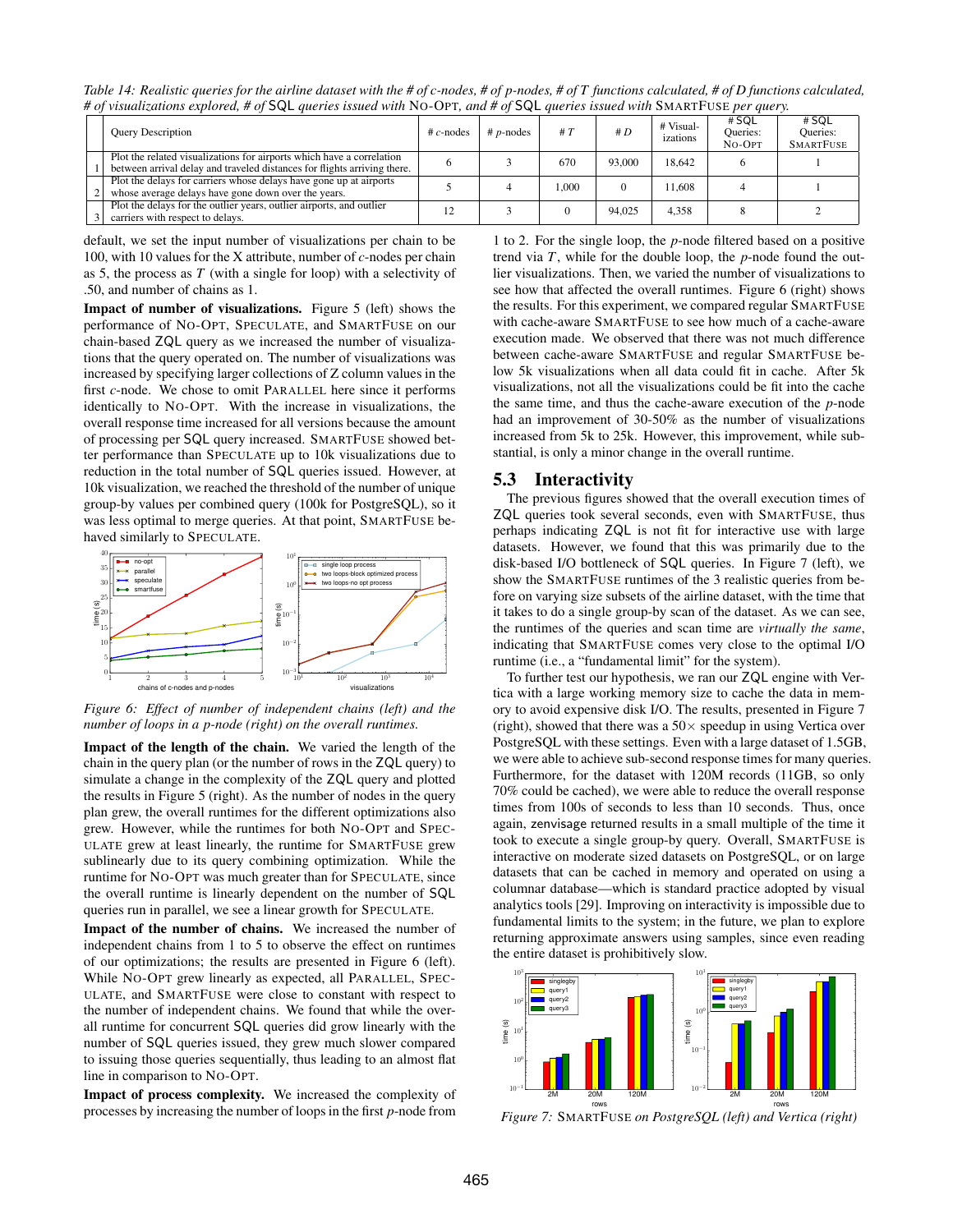# 6. USER STUDY

We conducted a user study to evaluate the utility of zenvisage for data exploration versus two types of systems—first, visualization tools, similar to Tableau, and second, general database and data mining tools, which also support interactive analytics to a certain extent. In preparation for the user study, we conducted interviews with data analysts to identify the typical exploration tasks and tools used in their present workflow. Using these interviews, we identified a set of tasks to be used in the user study for zenvisage. We describe these interviews first, followed by the user study details.

## 6.1 Analyst Interviews and Task Selection

We hired seven data analysts via Upwork [5], a freelancing platform—we found these analysts by searching for freelancers who had the keywords analyst or tableau in their profile. We conducted one hour interviews with them to understand how they perform data exploration tasks. The interviewees had 3—10 years of prior experience and explained every step of their workflow; from receiving the dataset to presenting the analysis to clients. The rough workflow of all interviewees identified was the following: first, data cleaning is performed; subsequently, the analysts perform data exploration; then, the analysts develop presentations using their findings. We then drilled down onto the data exploration step.

We first asked the analysts what types of tools they use for data exploration. Analysts reported nine different tools—the most popular ones included Excel (5), Tableau (3), and SPSS (2). The rest of the tools were reported by just one analyst: Python, SQL, Alteryx, Microsoft Visio, Microsoft BI, SAS. Perhaps not surprisingly, analysts use both visualization tools (Tableau, Excel, BI), programming languages (Python), statistical tools (SAS, SPSS), and relational databases (SQL) for data exploration.

Then, to identify the common tasks used in data exploration, we used a taxonomy of abstract exploration tasks proposed by Amar et al. [9]. Amar et al. developed their taxonomy through summarizing the analytical questions that arose during the analysis of five different datasets, independent of the capabilities of existing tools or interfaces. The exploration tasks in Amar et al. include: filtering (f), sorting (s), determining range (r), characterizing distribution (d), finding anomalies (a), clustering (c), correlating attributes (co), retrieving value (v), computing derived value (dv), and finding extrema (e). When we asked the data analysts which tasks they use in their workflow, the responses were consistent in that all of them use all of these tasks, except for three exceptions—c, reported by four participants, and e, d, reported by six participants.

Given these insights, we selected a small number of appropriate tasks for our user study encompassing eight of the ten exploration tasks described above: f, s, r, d, a, c, co, v. The other two—dv and e—finding derived values and computing extrema, are important tasks in data analysis, but existing tools (e.g., Excel) already provide adequate capabilities for these tasks, and we did not expect zenvisage to provide additional benefits.

## 6.2 User Study Methodology

The goal of our user study was to evaluate zenvisage with other tools, on its ability to effectively support data exploration.

Participants. We recruited 12 graduate students as participants with varying degrees of expertise in data analytics. In short, half of them used databases; eight of them used Matlab, R, Python or Java; eight of them used spreadsheet software; and four of them used Tableau. Data for other not as popular tools are not reported.

Baselines. For the purposes of our study, we explicitly wanted to do a head-to-head qualitative and quantitative comparison with visual analytics tools, and thus we developed a baseline tool to compare zenvisage against directly. Further, via qualitative interviews, we compared zenvisage versus against other types of tools, such as databases, data mining, and programming tools. Our baseline tool was developed by replicating the visualization selection capabilities of visual analytics tools with a styling scheme identical to zenvisage to control for external factors. The tool allowed users to specify the x-axis, y-axis, dimensions, and filters. The tool would then populate all visualizations meeting the specifications.

Dataset. We used a housing dataset from Zillow.com [6], consisting of housing sales data for different cities, counties, and states from 2004-15, with over 245K rows, and 15 attributes. We selected this dataset since participants could relate to the dataset and understand the usefulness of the tasks.

Tasks. We designed the user study tasks with the case studies from Section 1 in mind, and translated them into the housing dataset. Further, we ensured that these tasks together evaluate eight of the exploration tasks described above—f, s, r, d, a, c, co, and v. One task used in the user study is as follows: "Find three cities in the state of NY where the sold price vs year trend is very different from the state's overall trend." This query required the participants to first retrieve the trend of NY (v) and characterize its distribution (d), then separately filter to retrieve the cities of NY (f), compare the values to find a negative correlation (co), sort the results (s), and report the top three cities on the list.

Study Protocol. The user study was conducted using a withinsubjects study design [11], forming three phases. First, participants described their previous experience with data analytics tools. Next, participants performed exploration tasks using zenvisage (Tool A) and the baseline tool (Tool B), with the orders randomized to reduce order effects. Participants were provided a 15-minute tutorial-cumpractice session per tool to get familiarized before performing the tasks. Finally, participants completed a survey that both measured their satisfaction levels and preferences, along with open-ended questions on the strengths and weaknesses of zenvisage and the baseline, when compared to other analytics tools they may have used. After the study, we reached out to participants with backgrounds in data mining and programming, and asked if they could complete a follow-up interview where they use their favorite analytics tool for performing one of the tasks.

Metrics. Using data that we recorded, we collected the following metrics: completion time, accuracy, and the usability ratings and satisfaction level from the survey results. In addition, we also explicitly asked participants to compare zenvisage with tools that they use in their workflow. For comparisons between zenvisage and general database and data mining tools via follow-up interviews, we used the number of lines of code to evaluate the differences.

Ground Truth. Two expert data analysts prepared the ground truth for each the tasks in the form of ranked answers, along with score cut-offs on a 0 to 5 scale (5 highest). Their inter-rater agreement, measured using Kendall's Tau coefficient, was 0.854. We took the average of the two scores to rate the participants' answers.

#### 6.3 Key Findings

Three key findings emerged from the study and are described below. We use  $\mu$ ,  $\sigma$ ,  $\chi^2$  to denote average, standard deviation, and Chi-square test scores, respectively.

*Finding 1:* zenvisage *enables faster and more accurate exploration than existing visualization tools.* Since all of our tasks involved generating multiple visualizations and comparing them to find desired ones, participants were not only able to complete the tasks *faster*— $\mu$ =115s,  $\sigma$ =51.6 for zenvisage vs.  $\mu$ =172.5s,  $\sigma$ =50.5 for the baseline—but also more *accurately*—µ=96.3%, σ=5.82 for zenvisage vs.  $\mu$ =69.9%,  $\sigma$ =13.3 for the baseline. The baseline required considerable manual exploration to complete the same task,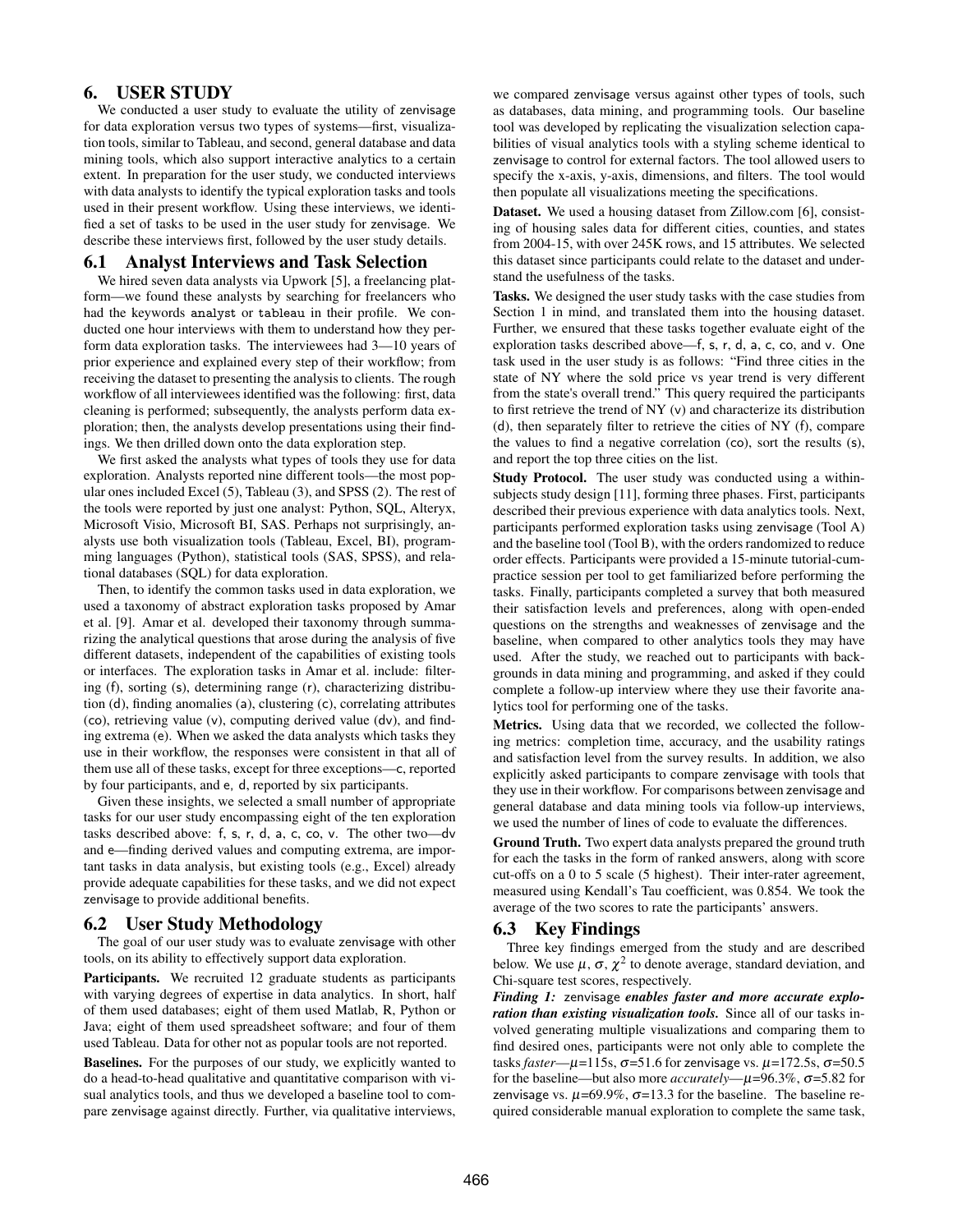explaining the high task completion times. In addition, participants frequently compromised by selecting suboptimal answers before browsing the entire list of results for better ones, explaining the low accuracy. On the other hand, zenvisage was able to automate the task of finding desired visualizations, considerably reducing manual effort. Also of note is the fact that the accuracy with zenvisage was close to 100%—indicating that a short 15 minute tutorial on ZQL was enough to equip users with the knowledge they needed to address the tasks—and that too, within 2 minutes (on average).

When asked about using zenvisage vs. the baseline in their current workflow, 9 of the 12 participants stated that they would use zenvisage in their workflow, whereas only two participants stated that they would use our baseline tool ( $\chi^2 = 8.22$ , p<0.01). When the participants were asked how, one participant provided a specific scenario: *"If I am doing my social science study, and I want to see some specific behavior among users, then I can use tool A [*zenvisage *] since I can find the trend I am looking for and easily see what users fit into the pattern.*" (P7). In response to the survey question *"I found the tool to be effective in visualizing the data I want to see"*, the participants rated zenvisage higher ( $\mu$ =4.27,  $\sigma$ =0.452) than the baseline ( $\mu$ =2.67,  $\sigma$ =0.890) on a five-point Likert scale. A participant experienced in Tableau commented: *"In Tableau, there is no pattern searching. If I see some pattern in Tableau, such as a decreasing pattern, and I want to see if any other variable is decreasing in that month, I have to go one by one to find this trend. But here I can find this through the query table."* (P10).

*Finding 2:* zenvisage *complements existing database and data mining systems, and programming languages.* When explicitly asked about comparing zenvisage with the tools they use on a regular basis for data analysis, all participants acknowledged that zenvisage adds value in data exploration not encompassed by their tools. ZQL augmented with inputs from the sketching canvas proved to be extremely effective. For example P8 stated: *"you can just [edit] and draw to find out similar patterns. You'll need to do a lot more through Matlab to do the same thing."* Another experienced participant mentioned the benefits of not needing to know much programming to accomplish certain tasks: *"The obvious good thing is that you can do complicated queries, and you don't have to write SQL queries... I can imagine a non-cs student [doing] this."* (P9). When asked about the specific tools they would use to solve the user study tasks, all participants reported a programming language like Matlab or Python. This is despite half of the participants reporting using a relational database regularly, and a smaller number of participants (2) reporting using a data mining tool regularly. Additionally, multiple participants, even those with extensive programming experience, reported that zenvisage would take less time and fewer lines of code for certain data exploration tasks. (Indeed, we found that all participants were able to complete the user study tasks in under 2 minutes.) In follow-up email interviews, we asked a few participants to respond with code from their favorite data analytics tool for the user study tasks. Two participants responded one with Matlab code, one with Python code. Both these code snippets were much longer than ZQL: as a concrete example, the participant accomplished the same task with 38 lines of Python code compared to 4 lines of ZQL. While comparing code may not be fair, the roughly order of magnitude difference demonstrates the power of zenvisage over existing systems.

*Finding 3:* zenvisage *can be improved.* Participants outlined some areas for improvement: some requested drag-and-drop interactions to support additional operations, such as outlier finding; others wanted a more polished interface; and some desired bookmarking and search history capabilities.

#### *Table 15: Verbose* SQL *query*

```
with ranking as (
with distances as (
with distance_ product_year as (
with aggregate_ product_year as (
  select product, year, avg(profit) as avg_profit
  from table group by product, year) )
  select s. product as source, d. product as destination, s. year,
        power(s.avg_profit - d.avg_profit,2) as distance_year
  from aggregate_ product_year s, aggregate_ product_year d
  where s. product!=d. product and s.year=d.year )
  select source, destination, sum(distance_year) as distance
  from distance_ product_year groupby source, destination )
  select source, destination, distance,
        rank() over (partition by source order by distance asc)
        rank from distances )
  select source, destination, distance
```
from ranking where rank < 10;

# 7. RELATED WORK

We now discuss related prior work in a number of areas. We begin with analytics tools — visualization tools, statistical packages and programming libraries, and relational databases. Then, we talk about other tools that overlap somewhat with zenvisage.

Visual Analytics Tools. Visualization tools, such as ShowMe, Spotfire, and Tableau [8, 22, 28], along with similar tools from the database community [12, 18–20] have recently gained in popularity, catering to data scientists who lack programming skills. Using these tools, these scientists can select and view one visualization at a time. However, these tools do not operate on collections of visualizations at a time—and thus they are much less powerful and the optimization challenges are minimal. zenvisage, on the other hand, supports queries over collections of visualizations, returning results not much slower than the time to execute a single query (See Section 5). Since these systems operate one visualization at a time, users are also not able to directly identify desired patterns or needs.

Statistical Packages and Programming Libraries: Statistical tools (e.g., KNIME, RapidMiner, SAS, SPSS) support the easy application of data mining and statistical primitives—including prediction algorithms and statistical tests. While these tools support the selection of a prediction algorithm (e.g., decision trees) to apply, and the appropriate parameters, they offer no querying capabilities, and as a result do not need extensive optimization. As a result, these tools cannot support user needs like those describe in the examples in the introduction. Similarly, programming libraries such as Weka [15] and Scikit-learn [24] embed machine learning within programs. However, manually translating the user desired patterns into code that uses these libraries will require substantial user effort and hand-optimization. In addition, writing new code and handoptimization will need to be performed every time the exploration needs change. Additionally, for both statistical tools and programming libraries, there is a need for programming ability and understanding of machine learning and statistics to be useful—something we cannot expect all data scientists to possess.

Relational Databases. Relational databases can certainly support interactive analytics via SQL. zenvisage uses relational databases as a backend computational component, augmented with an engine that uses SMARTFUSE to optimize accesses to the database, along with efficient processing code. Thus, one can certainly express some ZQL queries by writing multiple SQL queries (via procedural SQL), using complex constructs only found in some databases, such as common table expressions (CTE) and window functions. As we saw in Section 6, these SQL queries are too cumbersome to write, and are not known to most users of databases—during our user study, we found that all participants who had experience with SQL were not aware of these constructs; in fact, they responded that they did not know of any way of issuing ZQL queries in SQL, preferring instead to express these needs in Python. In Table 15, we